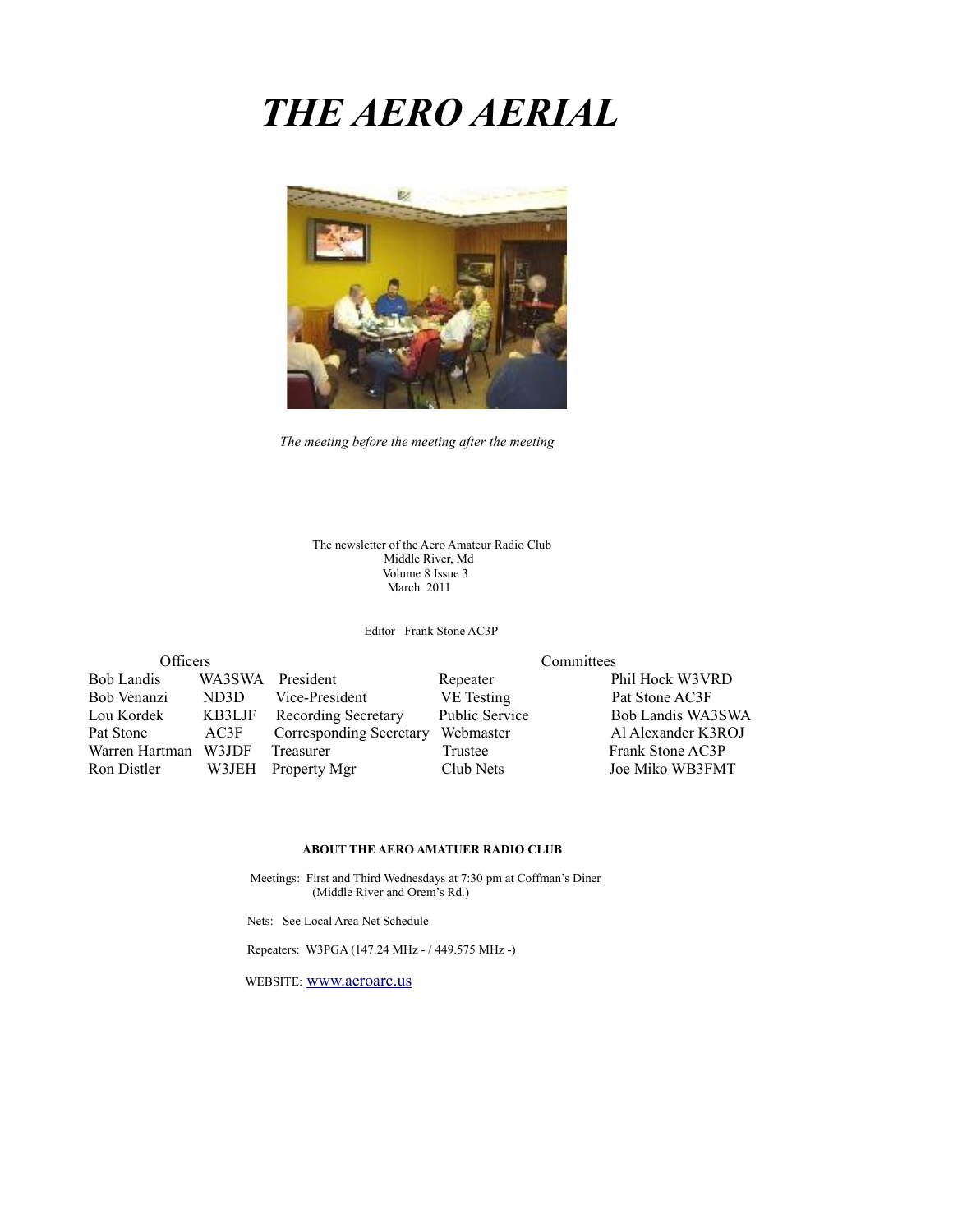# **LOCAL AREA NETS**

#### **Day Time Frequency (MHz) NET NAME**

| Daily      | $9 - 10$ am       | 147.03  | <b>ORIOLE</b> Net                |
|------------|-------------------|---------|----------------------------------|
| Daily      | $5:30 - 6$ pm     | 3.820   | Maryland Emergency Phone Net     |
| Daily      | $6:30 - 7$ pm     | 146.670 | <b>Baltimore Traffic Net</b>     |
| Daily      | 7 pm and 10 pm    | 3.643   | Maryland/DC/Delaware Traffic Net |
| $1st$ Tues | $7:30 \text{ pm}$ | 145.330 | <b>Baltimore ARES Net</b>        |
| $2nd$ Tues | $7:30 \text{ pm}$ | 146.670 | Baltimore County RACES Net       |
| $2nd$ Wed. | 8 pm              | 28.445  | <b>AERO ARC Net</b>              |
| $4th$ Wed  | 8 pm              | 147.240 | <b>AERO ARC Net</b>              |
| $5th$ Wed. | 8 pm              | 449.575 | <b>AERO ARC Net</b>              |

*The Aero Quantum Mechanics Net: Anytime any Frequency contact WB3FMT. The last one was on 449.575 MHz on Tuesday 8 pm on March 30<sup>t</sup> . Who knows where or when the next on may be?*

## **Aero Net Reports**

## **December**

### **10 Meters: WB3FMT(NCS) AC3P W3JEH KA3SNY 2 Meters: WB3FMT(NCS) AC3P W3VRD W3JEH**

#### **70 Cm Net: WB3FMT(NCS) KB3JVP W3VRD W3JEH KA3SNY AC3P**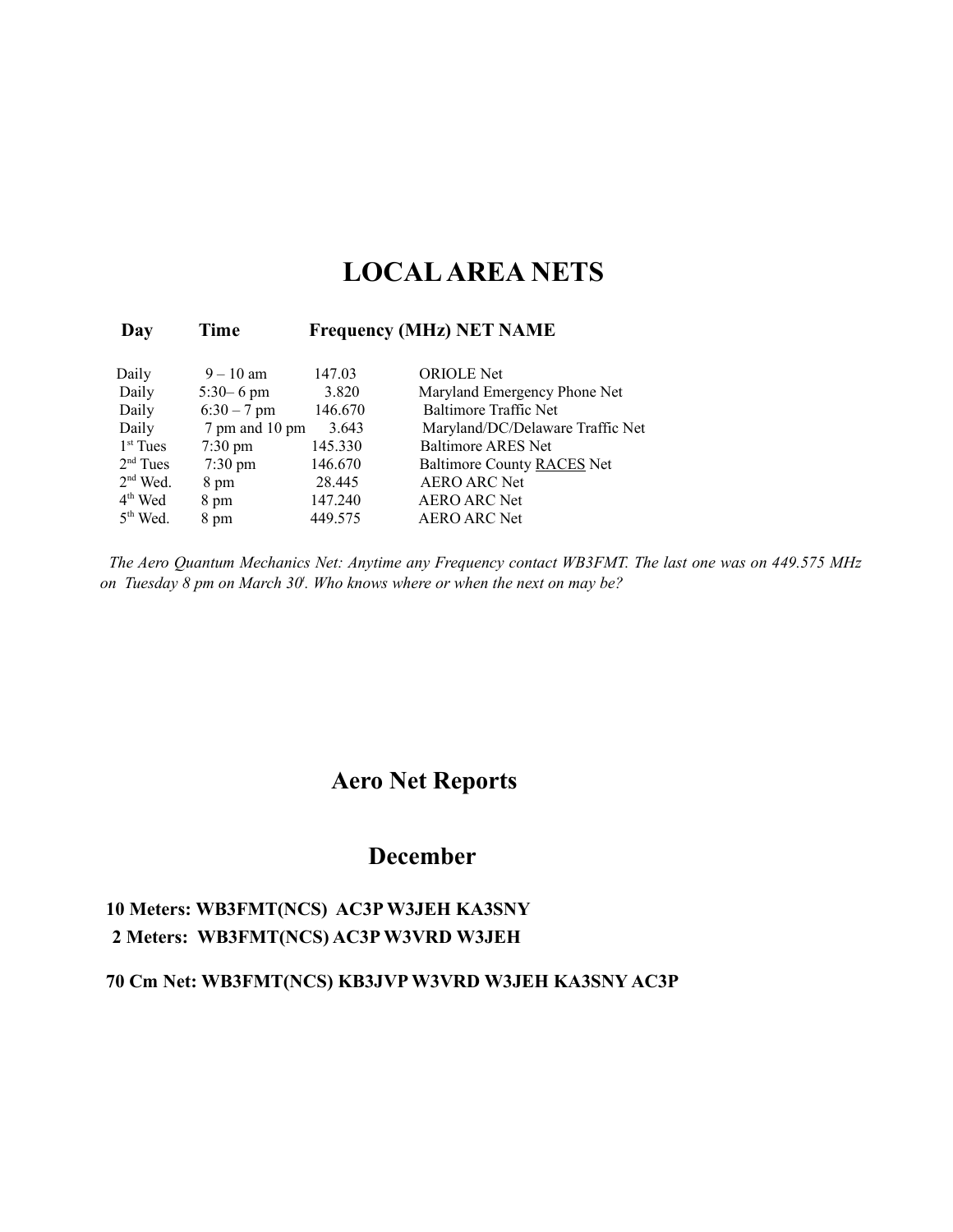## **Station Activities**

**WB3FMT** awaits the arrival of a CHICOM HT. **W3JEH** has a new exciter on order for his 222 Mhz repeater. Was that Marine-1 spotted flying from Martin State Airport over **AC3P**'s QTH and headed in the direction of **K3ROJ**? It was a larger chopper than those usually flying in the area.

### **VE Corner** *by AC3F*

January had a good start for the new year of test sessions. Ten applicants showed up at White Marsh. There were five new hams and four upgrades.

Congratulations to new Techs: **KB3VOF** Grace McConkie, **KB3VOG** Steven Phipps , **KB3VOH** William Burkett, **KB3VOI** Raul Bruan, and **KB3VOJ** David Hughes; Generals **KB3OGU** Charles Rapp, and **KJ4GUN** Joseph Yoon; and Extra **N3LCW** Andrew Domonkos.

Thanks VE's WB3FMT, ND3D, K3ROJ, and AC3P.

The next Test session at White Marsh is on March 19<sup>th</sup> at 1 pm.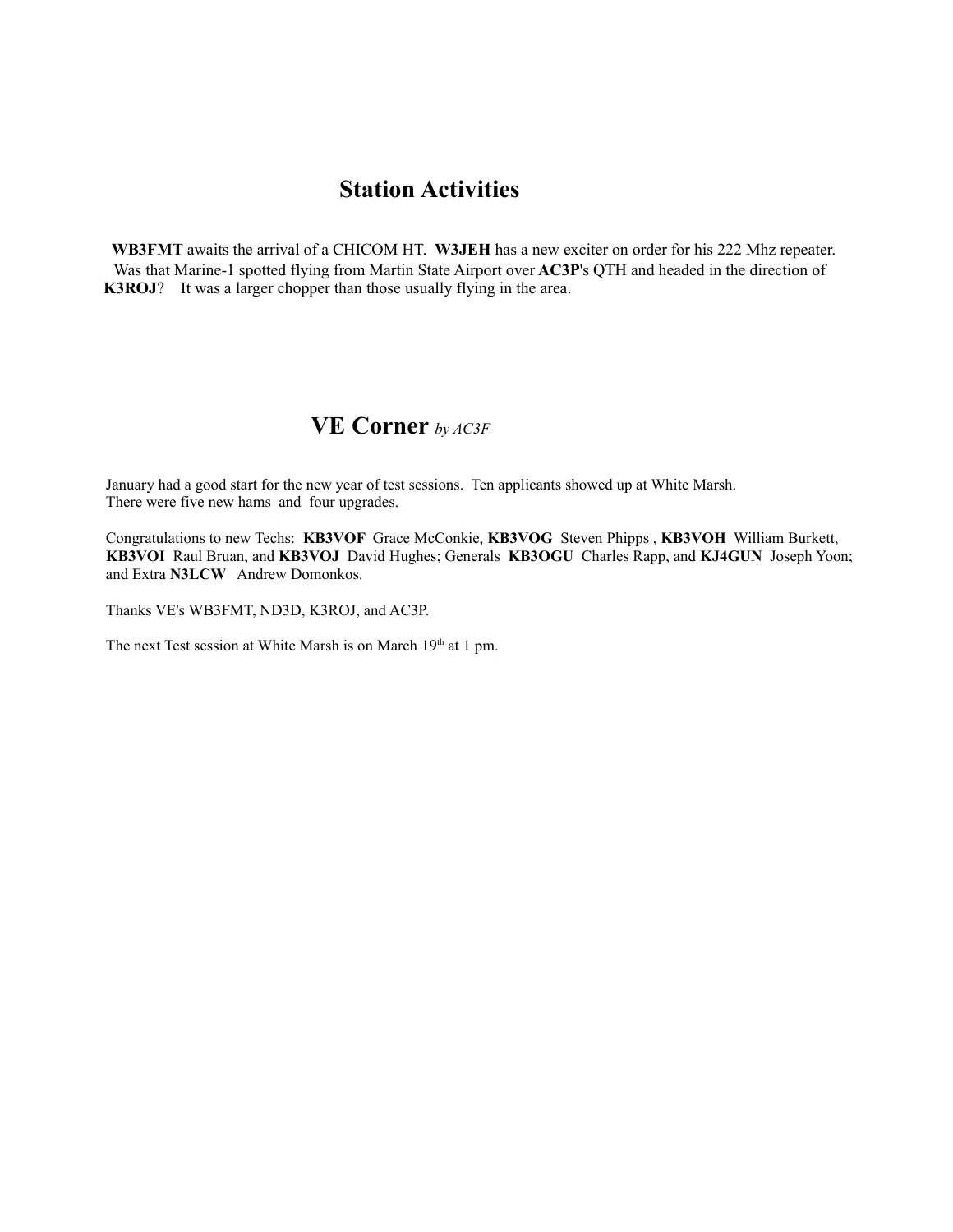#### **2011 AERO 20 DAYS AND 20 NIGHTS OF FUN CONTEST**

The annual AERO club operating contest for 2011 is history for another year. There were five participants this year which is an increase over the past few years. Among the five participants there were 337 QSOs made with the vast majority being made during major contest weekends. This year marked a major increase in the number of contacts made using PSK31 over previous years. While no one achieved the bonus points for working all letters of the alphabet in the call suffix this year, a total of 320 bonus points were recorded.

The 2011 winner is Bob Venanzi ND3D, who amassed a total 1030 points. The majority of Bob's QSOs were made using his favorite mode, CW and operating QRP with his new rig.

| FINAL RESULTS - AERO 2011 20 DAYS AND 20 NIGHTS |                    |                        |                  |                |               |                 |            |                |
|-------------------------------------------------|--------------------|------------------------|------------------|----------------|---------------|-----------------|------------|----------------|
|                                                 |                    |                        |                  |                |               |                 |            |                |
| <b>CALL SIGN</b>                                | <b>NAME</b>        | <b>NUMBER</b>          | <b>TOTAL QSO</b> | <b>BONUS</b>   | <b>TOTAL</b>  |                 |            |                |
|                                                 |                    | OF QSOs                | <b>POINTS</b>    | <b>POINTS</b>  | <b>POINTS</b> |                 |            |                |
| ND3D                                            | Bob Venanzi        | 144                    | 900              | 130            | 1030          |                 |            |                |
| AI3G                                            | Doug Ermer         | 92                     | 581              | 75             | 656           |                 |            |                |
| WA3SWA                                          | <b>Bob Landis</b>  | 51                     | 308              | 90             | 398           |                 |            |                |
| AC3P                                            | Frank Stone        | 24                     | 168              | 25             | 193           |                 |            |                |
| W3VRD                                           | Phil Hock          | 26                     | 134              | $\mathbf 0$    | 134           |                 |            |                |
| <b>TOTALS</b>                                   |                    | 337                    | 2091             | 320            | 2411          |                 |            |                |
| <b>SUMMARY BY BAND</b>                          |                    |                        |                  |                |               |                 |            |                |
|                                                 |                    |                        |                  |                |               |                 |            |                |
| <b>CALL SIGN</b>                                | <b>NAME</b>        | <b>80M</b>             | 40M              | 30M            | <b>20M</b>    | <b>17M</b>      | <b>15M</b> | 6M             |
| ND3D                                            | <b>Bob Venanzi</b> |                        | 4                |                | 132           |                 | 8          |                |
| AI3G                                            | Doug Ermer         |                        | 31               |                | 61            |                 |            |                |
| WA3SWA                                          | <b>Bob Landis</b>  | 1                      | 24               | 3              | 15            |                 | 8          |                |
| AC3P                                            | Frank Stone        | $\overline{3}$         | $\overline{2}$   |                | 17            | $\overline{2}$  |            |                |
| W3VRD                                           | Phil Hock          |                        | $\overline{10}$  |                | 1             | $\overline{13}$ |            | $\overline{2}$ |
| <b>TOTALS</b>                                   |                    | 4                      | 71               | $\overline{3}$ | 226           | 15              | 16         | $\overline{2}$ |
| <b>SUMMARY BY TYPE</b>                          |                    |                        |                  |                |               |                 |            |                |
| <b>CALL SIGN</b>                                | <b>NAME</b>        | $\overline{\text{cw}}$ | <b>SSB</b>       | <b>PSK31</b>   |               |                 |            |                |
| ND <sub>3</sub> D                               | Bob Venanzi        | 111                    | 33               |                |               |                 |            |                |
| AI3G                                            | Doug Ermer         | 41                     | 51               |                |               |                 |            |                |
| WA3SWA                                          | <b>Bob Landis</b>  |                        |                  | 51             |               |                 |            |                |
| AC3P                                            | Frank Stone        | 24                     |                  |                |               |                 |            |                |
| W3VRD                                           | Phil Hock          |                        | $\overline{2}$   | 24             |               |                 |            |                |
| <b>TOTALS</b>                                   |                    | 176                    | 86               | 75             |               |                 |            |                |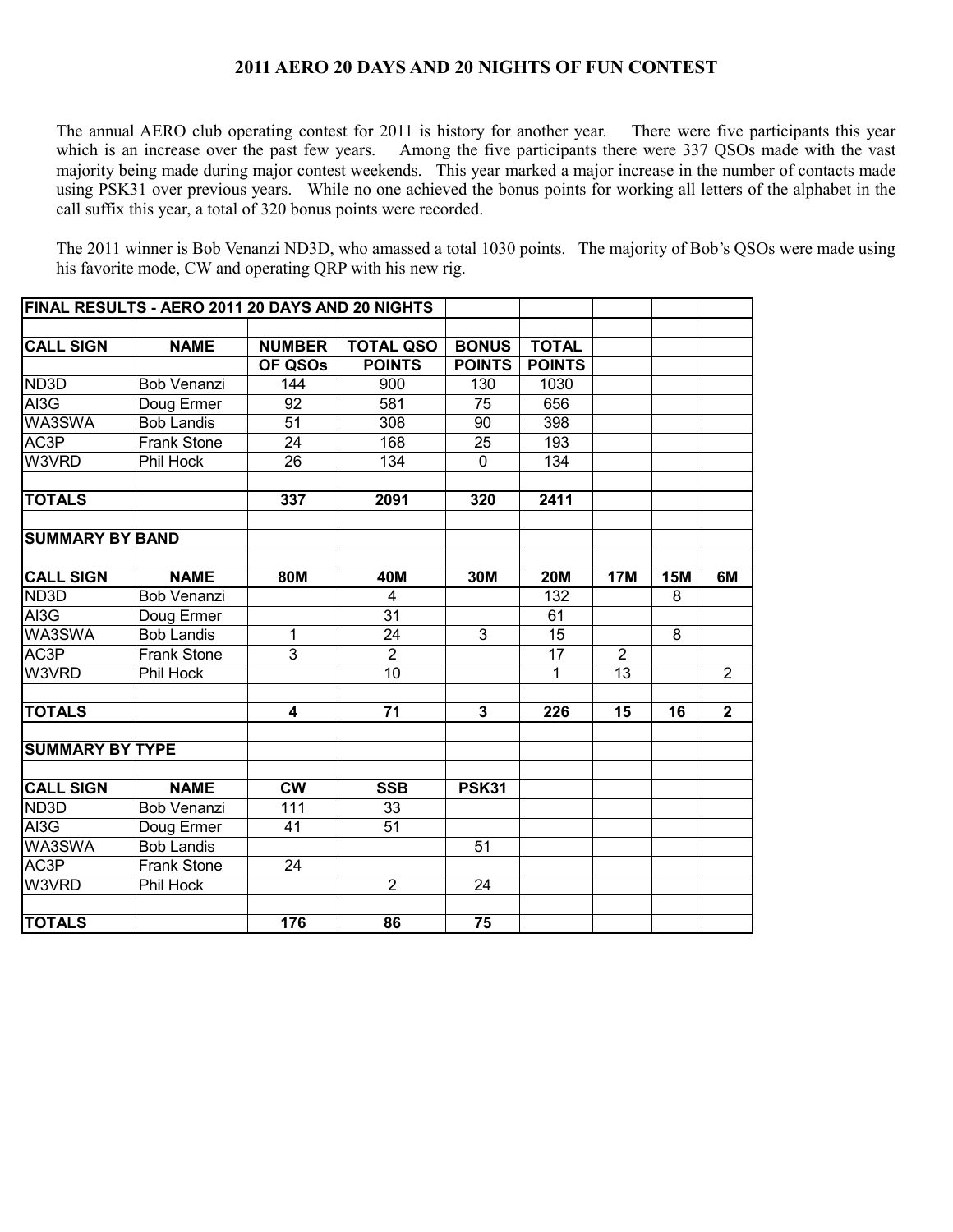# **Phased Vertical Antenna System by W3VRD**

In 2009, I installed a phased vertical antenna system consisting of two Butternut HF6V Vertical Antennas. The antennas are located on a pier that extends 75 feet over Norman Creek in the Essex Maryland area. The pier is oriented approximately North/South. The far antenna (North) is located at the end of the pier 75 feet from the land, and the near antenna (South) is located one half wavelength on 40 meters toward shore (70 feet).

The phasing system was designed to operate on the 40 meter band. The design uses two vertical antennas spaced one half wavelength apart oriented North/South. Each antenna was fed with a quarter wave (multiple) coax feed. A coax length of one half-wave was added or removed from the system in order to create the phase shift. When the antennas are fed in-phase, an East/West broadside pattern is formed. When the antennas are fed out-of-phase, a North/South pattern is formed. The relay box allows the phase shift to be operated from the shack.

The coax feed system for the array consists of 50 ohm cable running from the house to a relay box located three fourths of the length of the pier. A coax cable runs ¾ wavelength (84feet) runs from the relay box to the near (South) antenna. Another coax cable ¼ wavelength (28 feet) runs from the relay box to the far (North) antenna. A diagram of the Relay Box used to change the phasing is shown in Figure 1.



In addition to the antennas, radials are located out in the water. There are 8 to 10 radials used for each antenna under the pier and out from the antennas. The longest ones are approximately 100 feet. The ground radial system appears to be very stable with no noticeable change over the years.

Antennas patterns are included for 7.050 MHz run on EZNEC Demo for 0 degrees and 180 degrees phasing. They are shown below: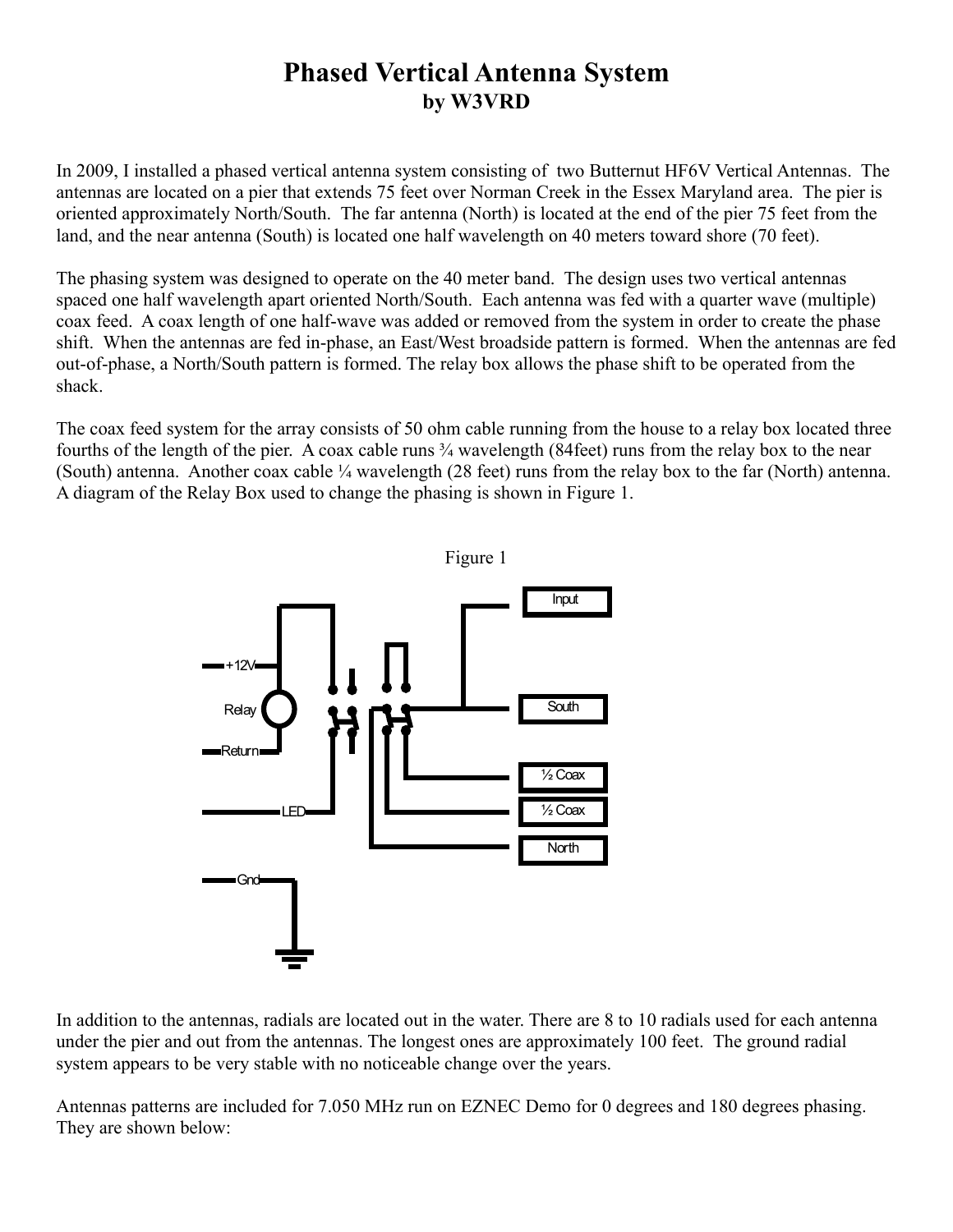

The Butternut verticals are useful on other bands as well. On 20 meters, the antennas are in-phase regardless of the relay switch. On 30 meters the array exhibits multiple lobes when the phasing section is removed, and broadside pattern when the lengths are equal (in phase).

#### How Does It Work?

As always the proof of an antenna is in the results. Most of my HF operation is using the PSK31 mode. On 40 meters, the antennas work as designed. The null in the pattern is very noticeable. Signals in the null drop 3-4 S Units. Gain figures in the main lobes run 2-3 db. On PSK31, I have worked a total of 76 countries on 15, 17, 20, 30, and 40 meters using the vertical system.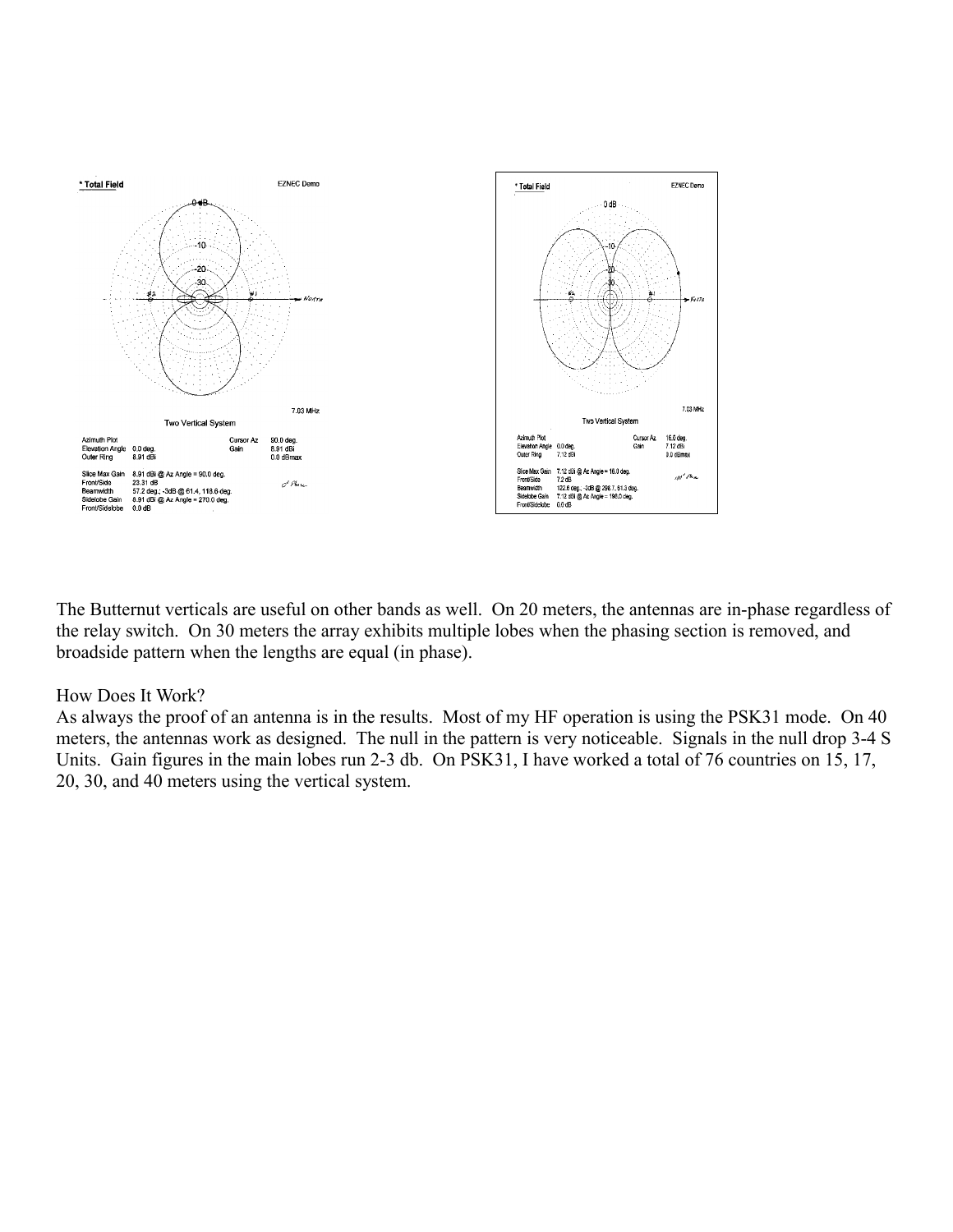

# **March 2011**

|                                                 |    |    | <b>Meeting Coffman's</b><br>$7:30$ pm |    |    | <b>ARRLDX</b><br>Contest<br>Phone               |
|-------------------------------------------------|----|----|---------------------------------------|----|----|-------------------------------------------------|
|                                                 |    |    | 2                                     | 3  | 4  | 5                                               |
| <b>ARRLDX</b><br>Contest<br>Phone               |    |    | 10 meter Net<br>28.445 Mhz<br>8 pm    |    |    |                                                 |
| 6                                               | 7  | 8  | 9                                     | 10 | 11 | 12                                              |
|                                                 |    |    | <b>Meeting Coffman's</b><br>7:30 pm   |    |    | <b>VE Testing</b><br><b>White Marsh</b><br>1 pm |
| 13                                              | 14 | 15 | 16                                    | 17 | 18 | 19                                              |
| <b>Spring Begins</b>                            |    |    | 2 meter net<br>147.24 Mhz<br>8 pm     |    |    | <b>BARC Hamboree</b><br>Timonium<br>Fairgrounds |
| 20                                              | 21 | 22 | 23                                    | 24 | 25 | 26                                              |
| <b>BARC Hamboree</b><br>Timonium<br>Fairgrounds |    |    | 70 Cm Net<br>449,575 Mhz<br>8 pm      |    |    |                                                 |
| 27                                              | 28 | 29 | 30                                    | 31 |    |                                                 |
|                                                 |    |    |                                       |    |    |                                                 |
|                                                 |    |    |                                       |    |    |                                                 |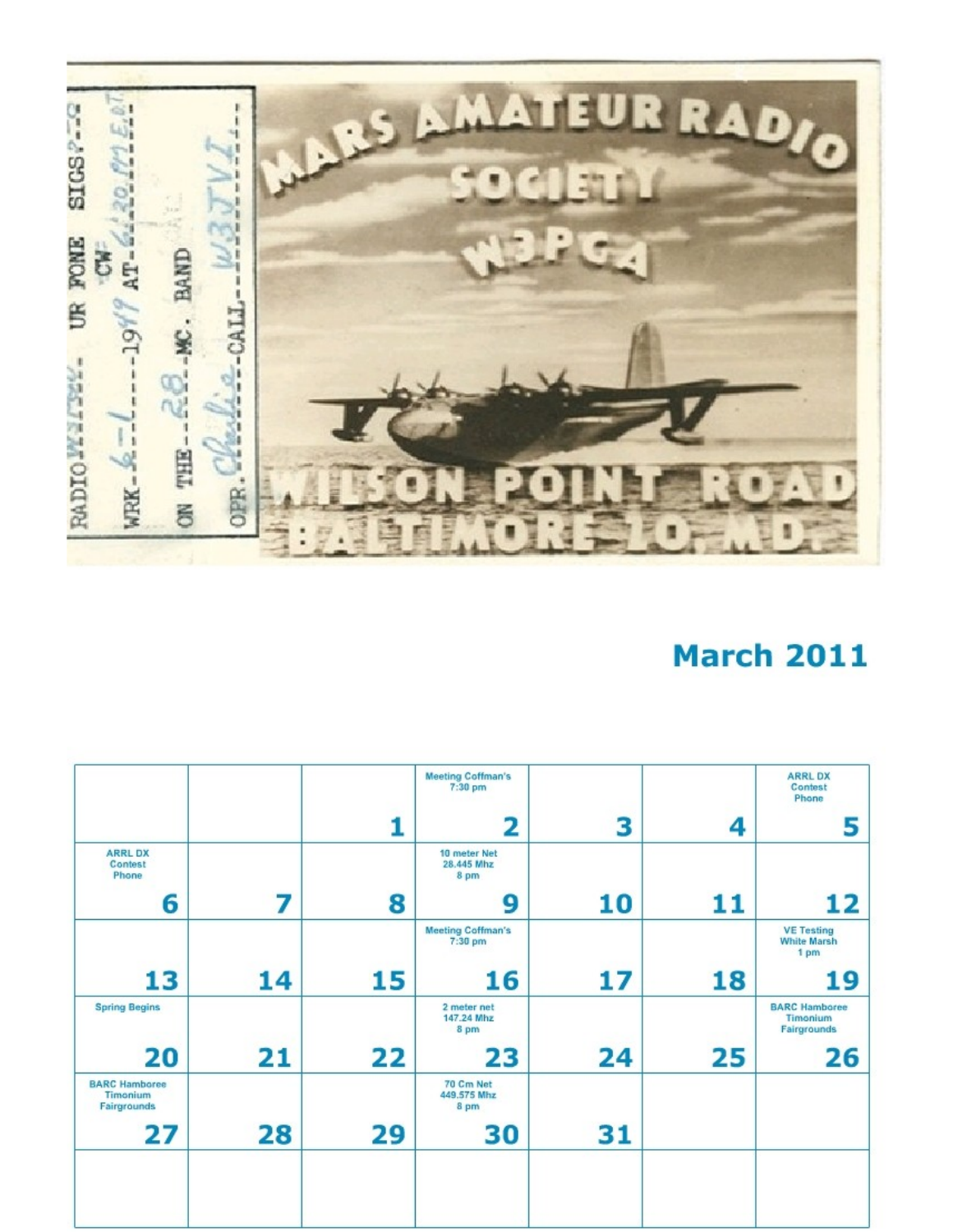**You are cordially invited to a very special fundraiser! five BELOW And Baltimore County Fallen Firefighters Foundation Would like to invite YOU to a shopping night! DATE: SUNDAY, FEBRUARY 13TH THRU SATURDAY, FEBRUARY 19TH 10% of the proceeds will benefit The Family of Fallen Firefighter Mark Falkenhan Bring this invitation with you to your neighborhood Five Below and help raise funds for this cause!! (MUST HAVE FLYER) GOLDEN RING 410-238-3050 COCKEYSVILLE 410-628-1275 HUNT VALLEY 410-329-1524 OWINGS MILLS 410-654-4768 ARUNDEL MILLS 410-799-0908 COLUMBIA 410-312-0444 BEL AIR 410-569-4621 Donations can also be sent to: Baltimore County Fallen Firefighters Foundation PO BOX 20128, Towson, Md. 21284 Attn: Mark Falkenhan Fund**